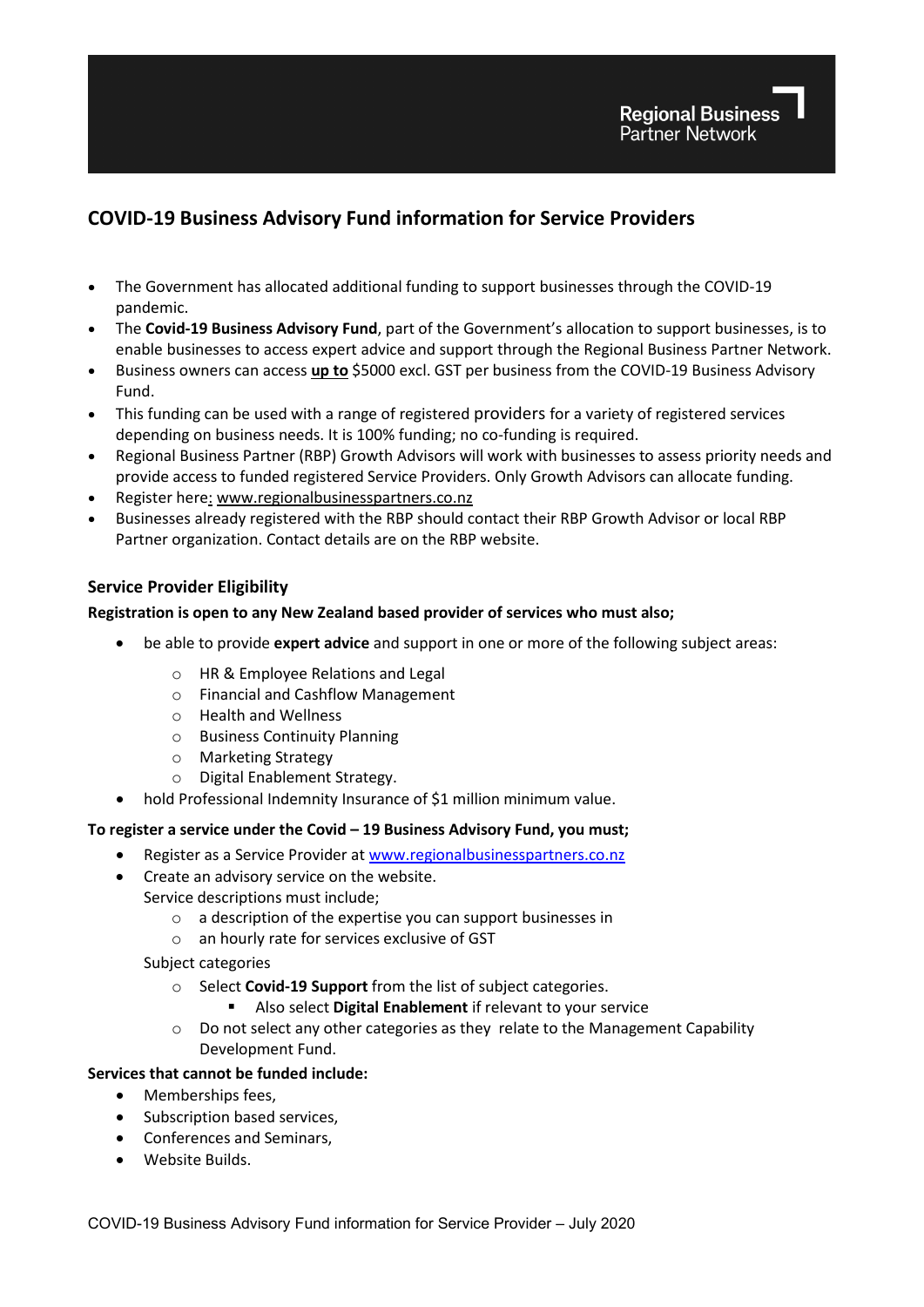# **Communication Guidelines for Service Providers**

The following information is to provide some consistency in how service providers talk about their involvement with the COVID-19 Business Advisory Fund and to help manage the expectations of businesses.

The Management Capability Development Voucher Fund Communications Guidelines still apply to that fund.

# **Overview**

The COVID-19 Business Advisory Fund is a fund made available, due to additional investment into the RBPN, to support small and medium sized businesses during the global pandemic. The changes to the eligibility criteria and removal of the co-funding requirement is designed to extend the reach of this support to more businesses.

Demand is high and so it is vital that expectations are well managed. Always ensure you manage the expectations of a potential customer regarding whether they might receive voucher funding and how much they may receive.

The voucher funding is **up to** \$5,000 and allocated by a RBP Growth Advisor. Depending on business needs the amount allocated will vary. Only the Growth Advisors can make funding decisions, therefore as a Service Provider you should avoid mentioning funding amounts in any forms of promotion.

If unsure about your marketing and communication activity, please contact [RBP@nzte.govt.nz.](mailto:RBP@nzte.govt.nz)

# **Guidelines**

As per the Promotion and Advertising terms in the contract, the service provider does not have rights to use the NZTE logo. Service Providers are not to use the RBPN logo.

The New Zealand Government logo and other logos, icons, emblems and trade marks on [covid19.govt.nz](https://covid19.govt.nz/) are protected by law. You must not copy or use any logo, icon, emblem or trademark without express permission and compliance with applicable laws. Commercial use of these logos, such as the *[Unite against](https://covid19.govt.nz/)  [COVID-19,](https://covid19.govt.nz/)* is not permitted.

Service Providers must not use the RBP network and the COVID-19 Business Advisory Fund support as a marketing tool to sign businesses up to the service providers data base.

Service Providers are not authorised to speak to the media on behalf of the RBPN. When/if dealing with media avoid giving that impression and if asked refer them to [mediaenquiries@nzte.govt.nz.](mailto:mediaenquiries@nzte.govt.nz)

### **Service Providers are not to:**

- Use words such as Approved / Accredited / Authorised or Endorsed in relation to their services registered with the COVID-19 Business Advisory Fund.
- Suggest that business can apply for funding via a service provider.
- Sign customers up to the RBP Network. Customers must do this themselves to agree to T&Cs.
- Refer to themselves as being able to get grants for businesses as this could lead to confusion as to how the RBP voucher system works.